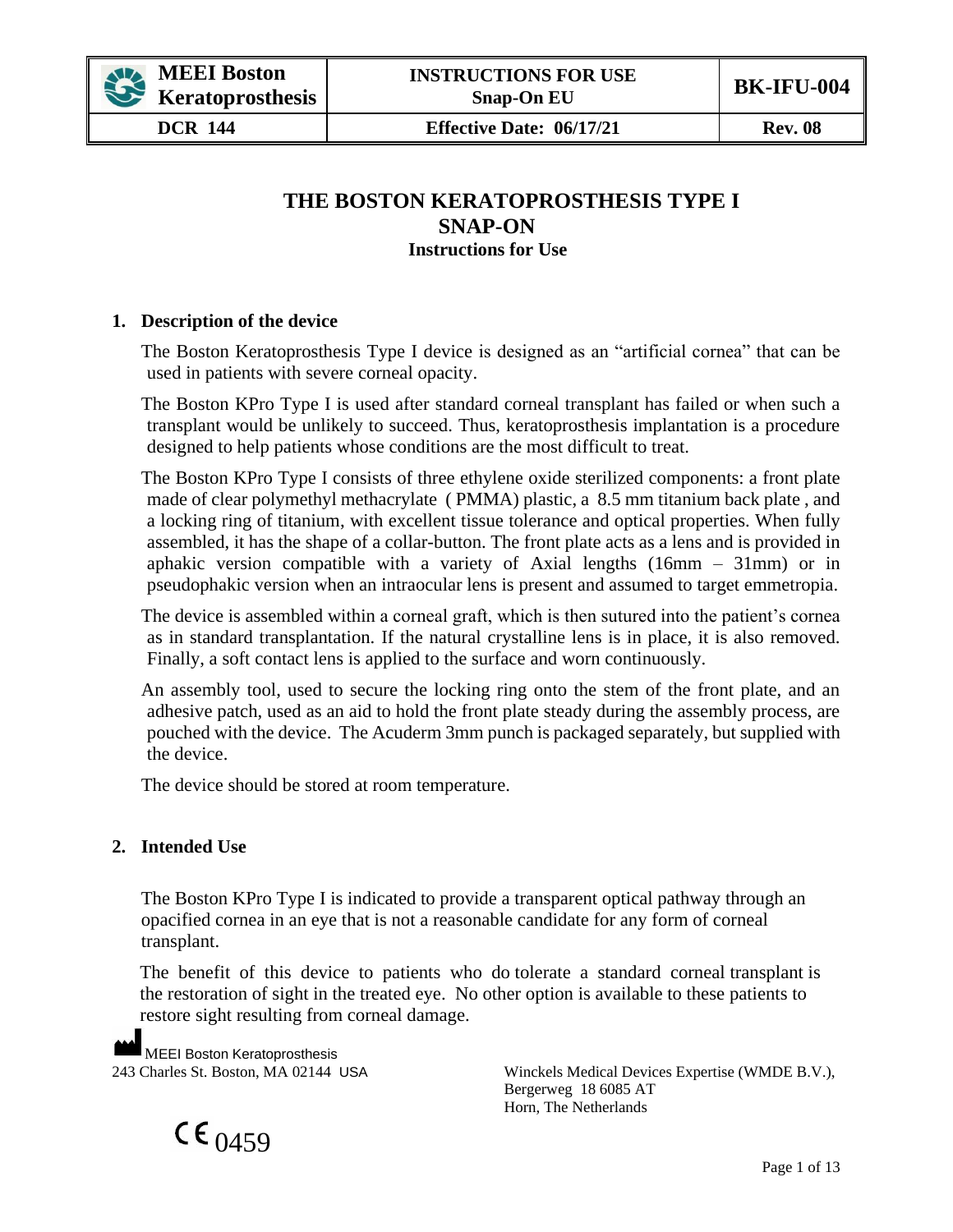## **3. Indications**

- Patients with at least one failed graft, with poor prognosis for further grafting
- Patients whose blink and tear mechanisms are reasonably intact
- Patients with vision worse than  $20/200$  (and opposite eye with vision less than  $20/40$ ).
- Patients with no retinal detachment or extreme optic nerve cupping
- Patients with intact nasal light projection to exlude end stage glaucoma
- If patient has glaucoma, consider simultaneous Ahmed shunt
- If patient's eye is pseudophakic, plan to keep IOL in place and use Boston Keratoprosthesis for pseudophakia
- If patient's eye is phakic, do simultaneous open-sky cataract extraction and use Boston Keratoprosthesis indicated for aphakia (chosen according to axial length of the eye)
- Consider the following parameters in your patient selection and evaluation:
	- o History
	- o Visual acuity, also with hard contact lens when necessary. Accuracy of light prorojection (lack of central fixation, lack of nasal projection – end-stage glaucoma?)
	- o Intraocular pressure
	- o Evaluation of blink mechanism, tear secretion
	- o Signs of chronic inflammation
	- o Phakic, pseudophakic or aphakic
	- o Optic nerve cupping, macula
	- o Ultrasound B-scan (retinal detachment?)

MEEI Boston Keratoprosthesis<br>243 Charles St. Boston, MA 02144 USA

 $CE_{0.459}$ 

 $EC$  REP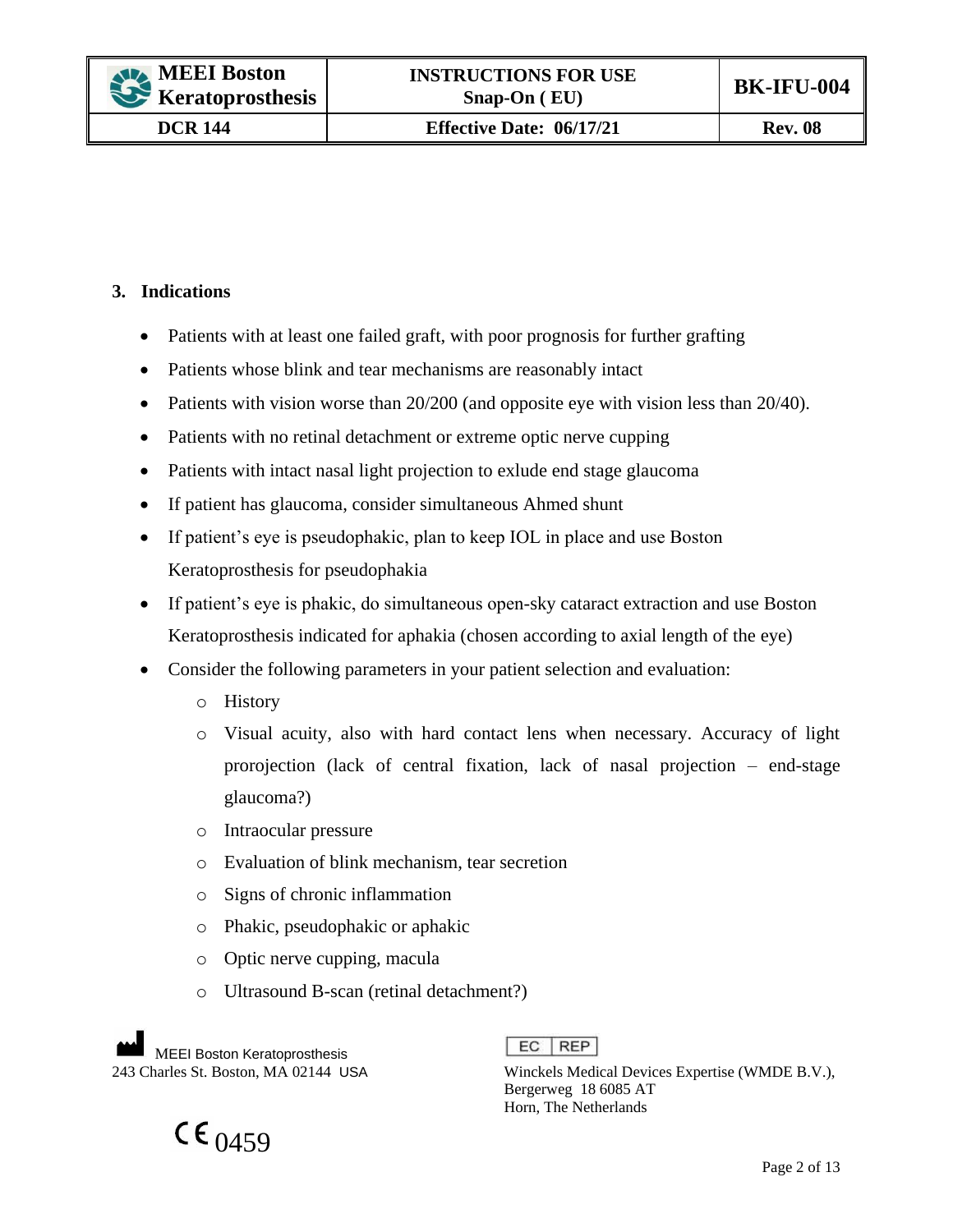- o A-scan (for Boston Keratoprosthesis optical power in aphakic eyes)
- o External photo

### **4. Contraindications**

- Patients with autoimmune diseases (pemphigoid, Stevens-Johnson syndrome, uveitis, Sjögren's syndrome, etc.) and after severe chemical burns, or other severe inflammations.
- Patients with longstanding severe intraocular inflammation and phthisis bulbi.
- Patients with retinal detachment or extreme optic nerve cupping
- Patients without intact nasal light projection (suggest end stage glaucoma)
- Patients with vision better than 20/200 (and opposite eye has 20/40 vision or better)

### **5. Warnings and Precautions**

- Patients with autoimmune diseases (pemphigoid, Stevens-Johnson syndrome, uveitis, Sjögren's syndrome, etc.), severe chemical burns, or other severe inflammations may experience a higher rate of post-operative complications.
- **Use Boston KPro only by the expiration date given on the label.**
- **Do not reuse device. Do not resterilize. Resterilization may damage the device and lead to patient complications.**
- **Do not use Boston KPro if the sterile packaging is damaged or has been unintentionally opened before ready for use.**

### **6. Potential Complications**

- Persistent Epithelial Defect
- Sterile Keratolysis
- Microbial Keratitis
- Retroprosthetic Membrane
- Glaucoma
- Sterile Vitritis
- Microbial Endophthalmitis
- Retinal Detachment

### **See User Manual for further details of each complication.**

**MEEI Boston Keratoprosthesis**<br>243 Charles St. Boston, MA 02144 USA



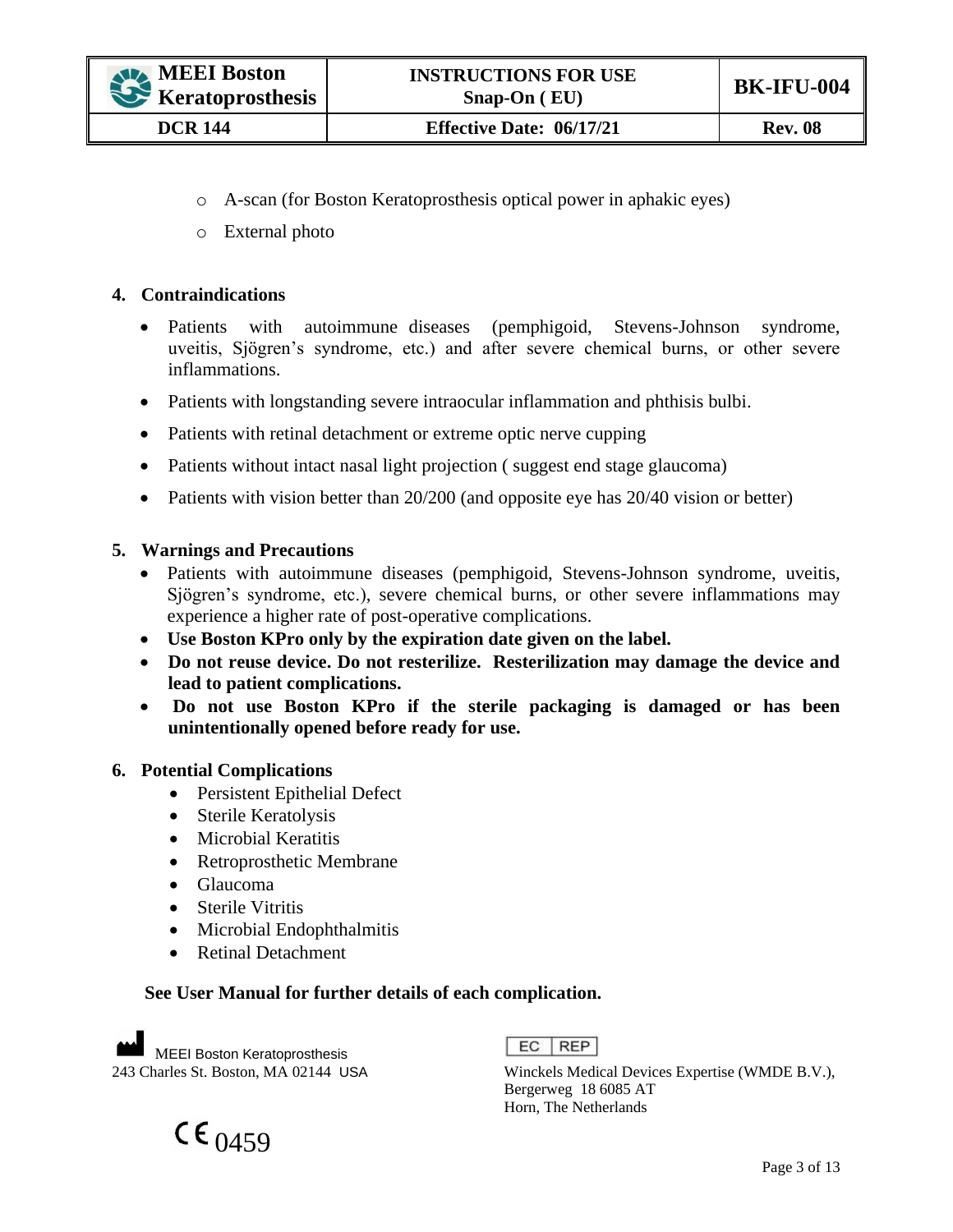| <b>AVA</b> MEEI Boston<br>Keratoprosthesis | <b>INSTRUCTIONS FOR USE</b><br>$S$ nap-On $(EU)$ | <b>BK-IFU-004</b> |
|--------------------------------------------|--------------------------------------------------|-------------------|
| <b>DCR 144</b>                             | <b>Effective Date: 06/17/21</b>                  | <b>Rev. 08</b>    |

**Note:** Any serious incident in relation to the device should be reported to the Massachusettes Eye and Ear Infirmary and the competent authority of the Member State in which the user and/or patient is established.

# **7. PHOTO-MONTAGE:ASSEMBLY OF BOSTON KPRO SNAP-ON**





• Photographs of the components of the Boston Keratoprosthesis, Snap-On.

• The front plate is a solid piece of PMMA with a mushroom shape, with an anterior lip ( 5 mm in diameter), and stem ( 3.35 mm in diameter).

MEEI Boston Keratoprosthesis<br>243 Charles St. Boston, MA 02144 USA

 $CE_{0459}$ 

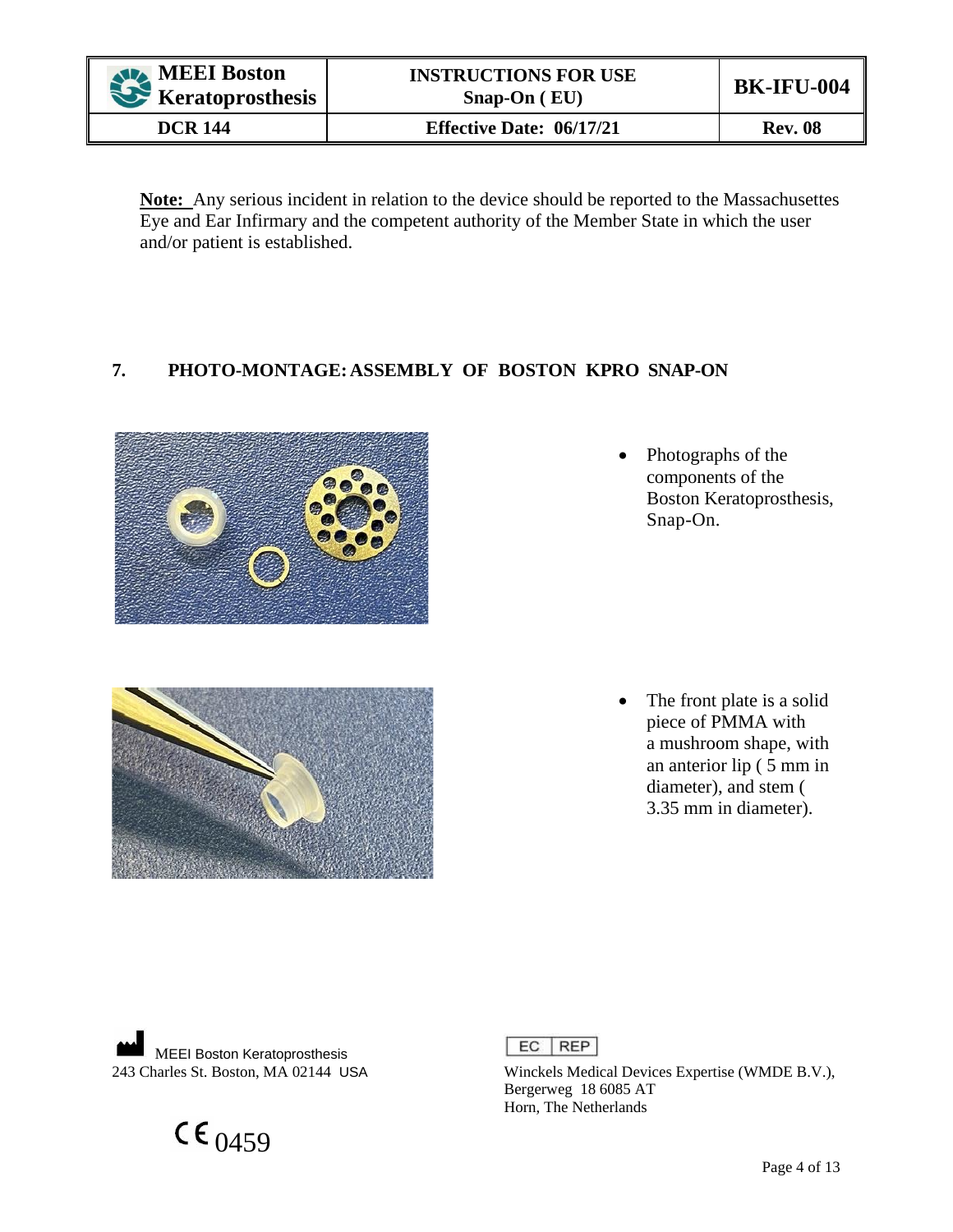| MEEI Boston<br>Keratoprosthesis | <b>INSTRUCTIONS FOR USE</b><br>$S$ nap-On $(EU)$ | <b>BK-IFU-004</b> |
|---------------------------------|--------------------------------------------------|-------------------|
| <b>DCR 144</b>                  | <b>Effective Date: 06/17/21</b>                  | <b>Rev. 08</b>    |



 The back plate ( 8.5 mm diameter) with a central hole, and 16 holes (1.2 mm each)

Titanium locking ring



MEEI Boston Keratoprosthesis<br>243 Charles St. Boston, MA 02144 USA

 $CE_{0459}$ 

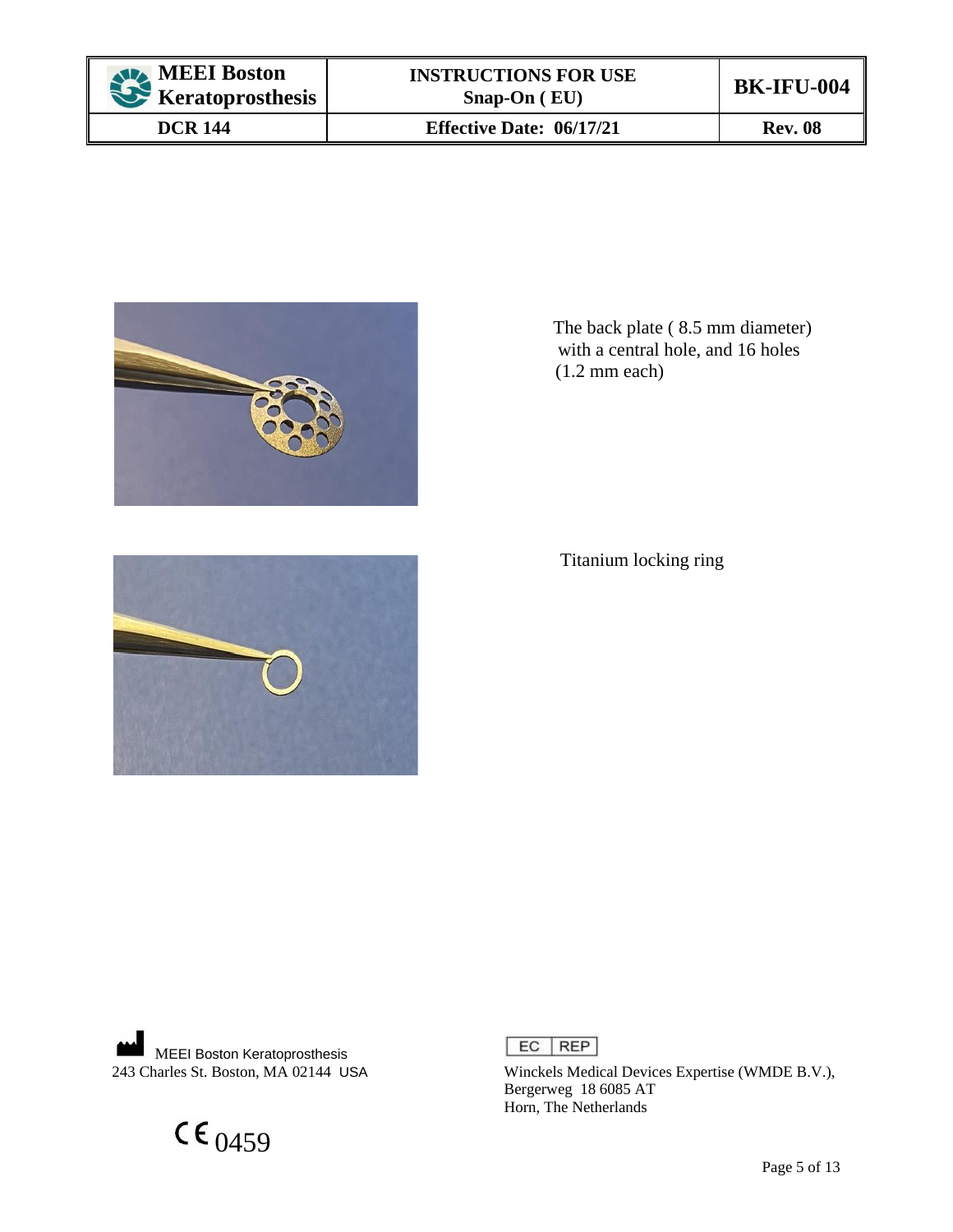| <b>ALA MEEI Boston</b><br>Keratoprosthesis | <b>INSTRUCTIONS FOR USE</b><br>$S$ nap-On $(EU)$ | <b>BK-IFU-004</b> |
|--------------------------------------------|--------------------------------------------------|-------------------|
| <b>DCR 144</b>                             | <b>Effective Date: 06/17/21</b>                  | <b>Rev. 08</b>    |



Schematic illustration of the components:

- The front plate consists of a front plate (5.0 mm)
- The back plate (8.5 mm diameter) with a central hole, and 16 holes (1.2 mm each)
- Titanium locking ring
- Assembled device with the corneal graft

**MEEI Boston Keratoprosthesis**<br>243 Charles St. Boston, MA 02144 USA

 $CE_{0459}$ 

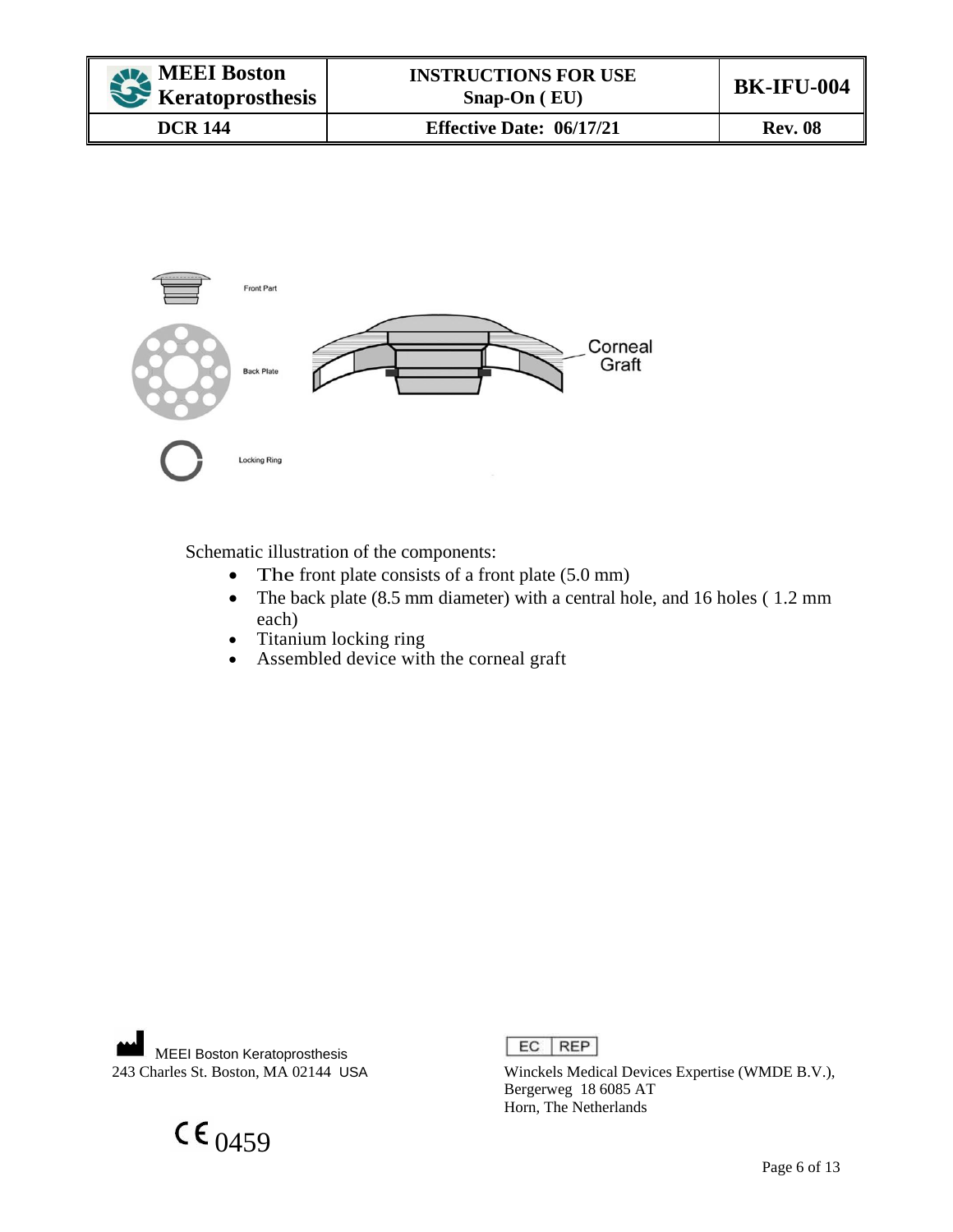







MEEI Boston Keratoprosthesis<br>243 Charles St. Boston, MA 02144 USA

 $CE_{0459}$ 



After an 8.5 mm corneal graft is punched out from a donor cornea, a 3.0 mm hole is punched in the center of the graft. Central position of the hole is important.

An adhesive patch is used to stabilize the Boston Keratoprosthesis assembly. Scotch tape is peeled off.

The bared adhesive is pressed down onto a stable surface.

 $EC$  REP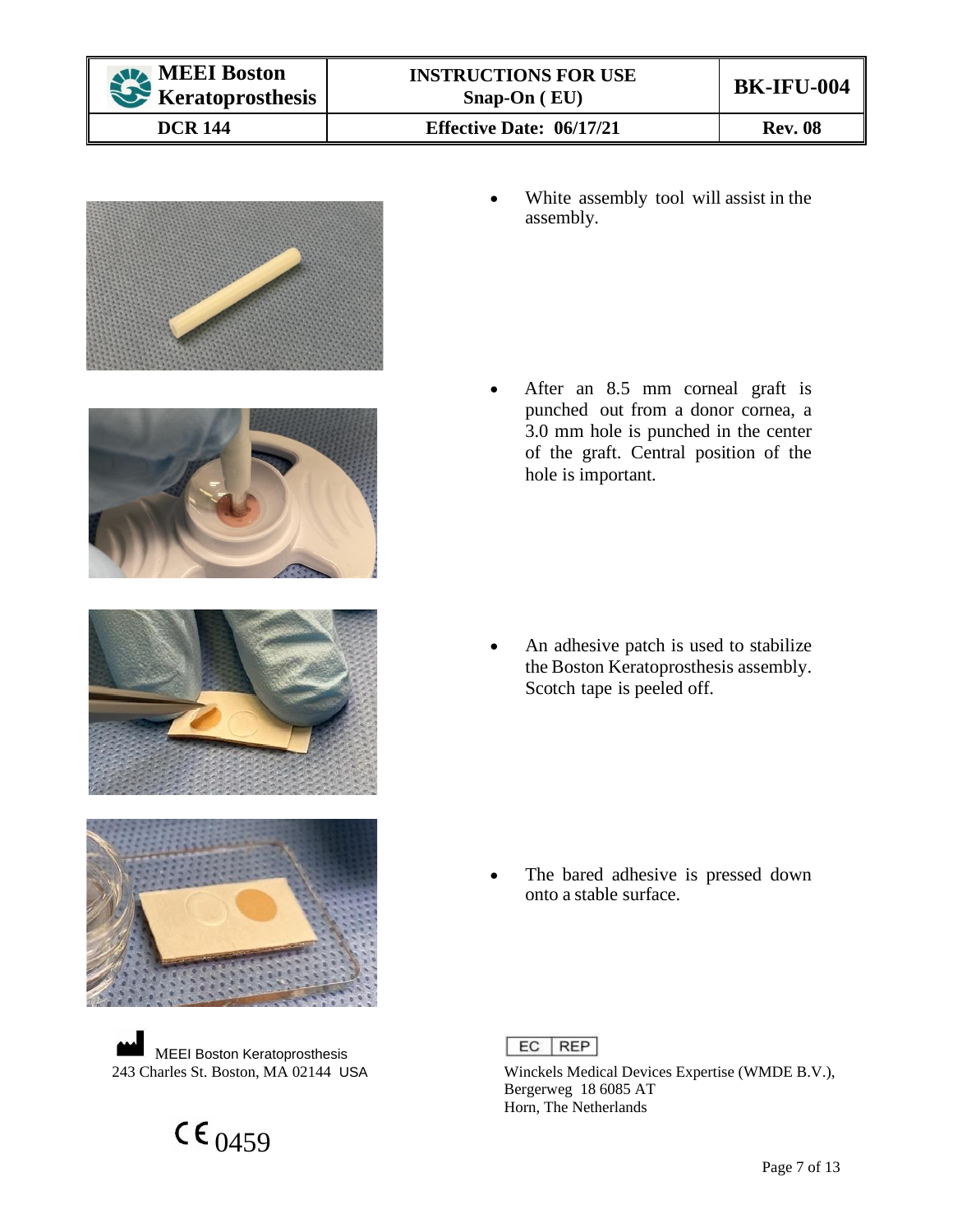









MEEI Boston Keratoprosthesis<br>243 Charles St. Boston, MA 02144 USA



The corneal graft is placed on the stem of the KPro front plate.

• The hollow bore end of the white pin is used to gently push the graft down over the stem.

The back plate is placed on the stem of the front plate.

 $EC$  REP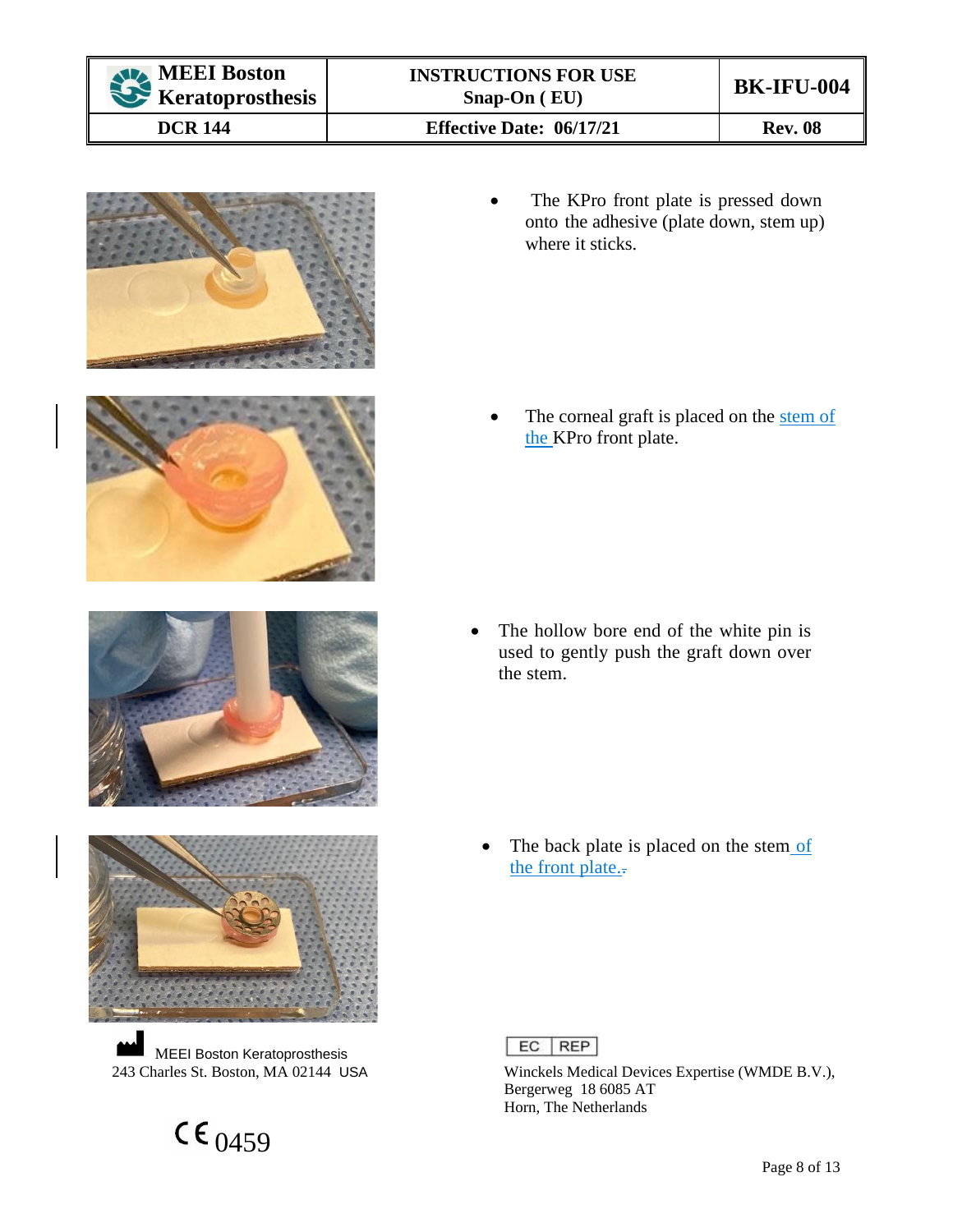









MEEI Boston Keratoprosthesis<br>243 Charles St. Boston, MA 02144 USA



• The locking ring is placed on stem of the front plate and properly aligned parallel to the front plate prior to final assembly.

- The hollow end of the assembly tool is used to press the locking ring firmly down into the groove, usually with an audible snap. The assembly tool must be at 90 degrees from the front plate when pressing down.
- **The position of the back plate should be inspected prior to implantation to be certain it is properly positioned.**

 $EC$  REP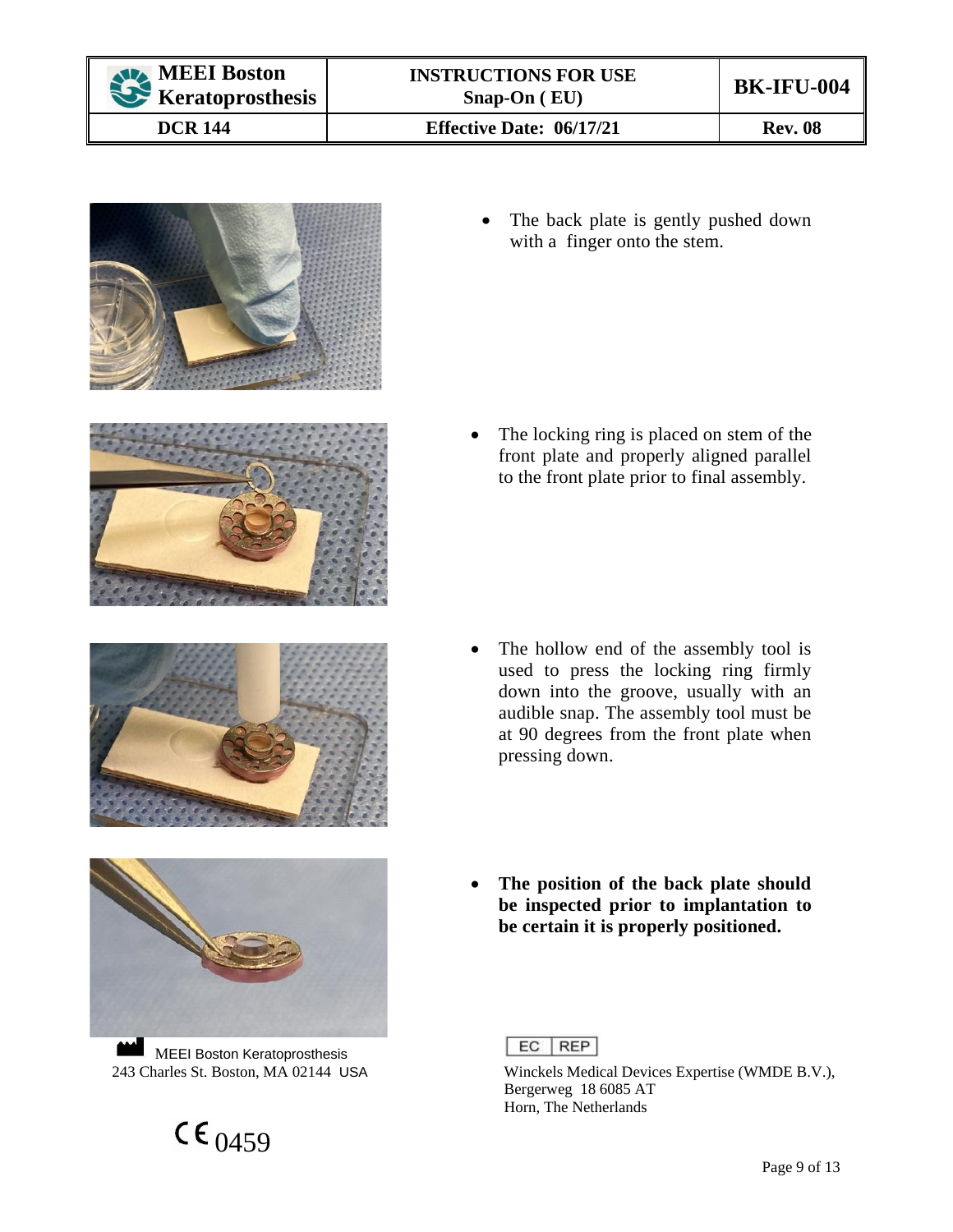- The assembly should be temporarily placed back in the storage solution while the patient's eye is being prepared.
- The assembled keratoprosthesis/donor graft is sutured into the patient's cornea like a standard penetrating keratoplasty. Twelve 9-0 nylon sutures are placed and the knots are buried. Do not suture through the back plate holes or otherwise incorporate the back plate in the sutures
- During surgery protect the macula from light damage by covering the center of the KPro with a wet cellulose sponge, or similar.
- A large soft contact lens is applied (Kontur lens, plano, 16.0 mm diameter, 9.8 mm base curve, is supplied with each device)
- Antibiotic drops, e.g. a fluoroquinolone are applied. Avoid ointments.

# **8. MRI Information**



The **Boston Keratoprosthesis, back plate and locking ring made from titanium** was determined to be **MR-conditional.**

Non-clinical testing demonstrated that the Boston Keratoprosthesis back plate and locking ring made from titanium is MR Conditional. A patient with this device can be scanned safely immediately after placement under the following conditions:

MEEI Boston Keratoprosthesis<br>243 Charles St. Boston, MA 02144 USA

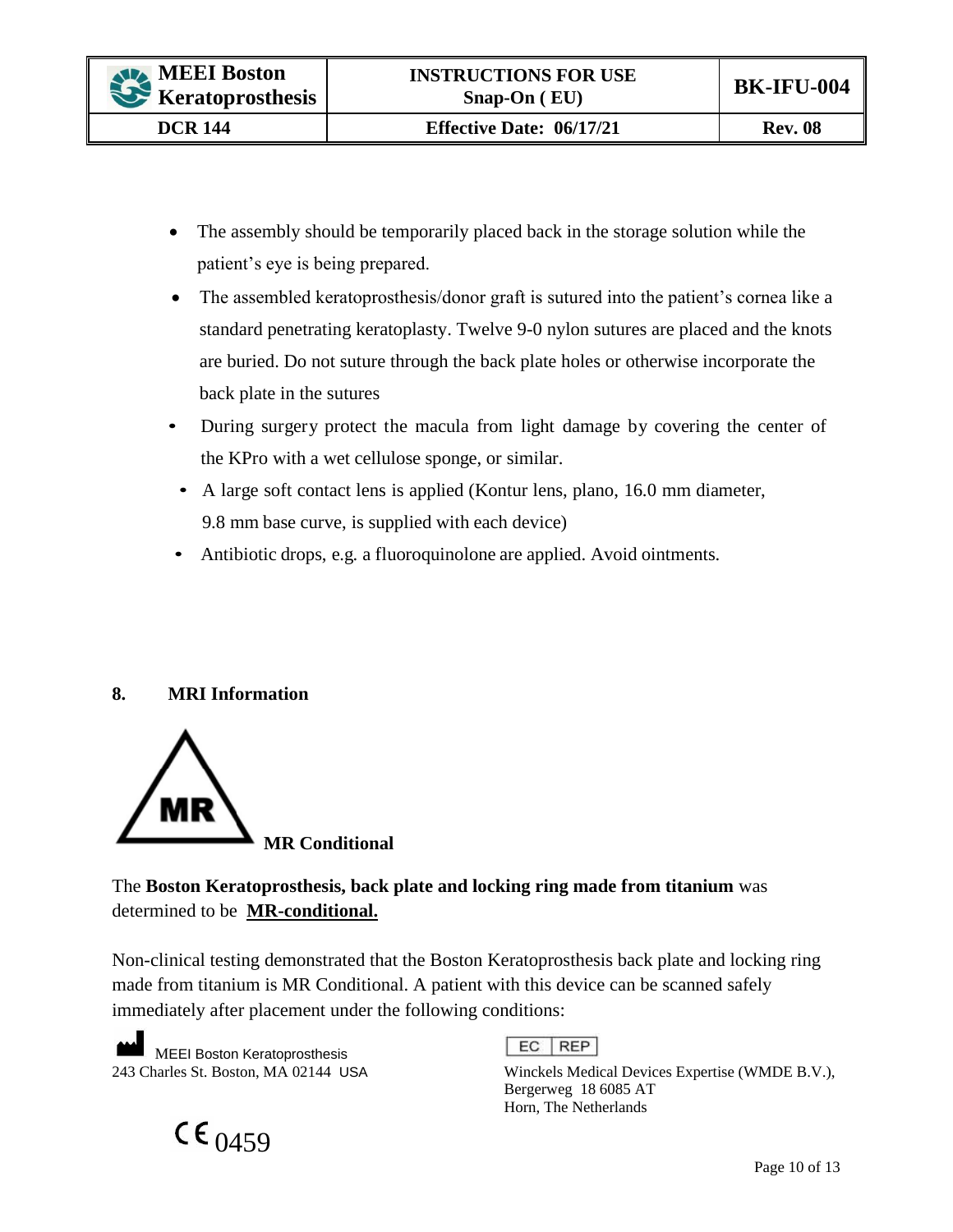## *Static Magnetic Field*

- Static magnetic field of 3-Tesla or less
- Maximum spatial gradient magnetic field of 720-Gauss/cm or less

### *MRI-Related Heating*

In non-clinical testing, the Boston Keratoprosthesis, back plate and locking ring made from titanium produced the following temperature rise during MRI performed for 15-min of scanning (i.e., per pulse sequence) in the 3-Tesla (3-Tesla/128-MHz, Excite, HDx, Software 14X.M5, General Electric Healthcare, Milwaukee, WI) MR system:

### *Highest temperature change* +1.5°C

Therefore, the MRI-related heating experiments for the Boston Keratoprosthesis, back plate and locking ring made from titanium at 3-Tesla using a transmit/receive RF body coil at an MR system reported whole body averaged SAR of 2.9 -W/kg (i.e., associated with a calorimetry measured whole body averaged value of 2.7-W/kg) indicated that the greatest amount of heating that occurred in association with these specific conditions was equal to or less than  $+1.5^{\circ}$ C.

### *Artifact Information*

MR image quality may be compromised if the area of interest is in the exact same area or relatively close to the position of the Boston Keratoprosthesis, back plate and locking ring made from titanium. Therefore, optimization of MR imaging parameters to compensate for the presence of this device may be necessary. The maximum artifact size (i.e., as seen on the gradient echo pulse sequence) extends approximately 10-mm relative to the size and shape of the Boston Keratoprosthesis, back plate and locking ring made from titanium.

| <b>Pulse Sequence</b>    | T <sub>1</sub> -S <sub>E</sub> | $T1-SE$               | <b>GRE</b>             | <b>GRE</b>             |
|--------------------------|--------------------------------|-----------------------|------------------------|------------------------|
| Signal Void Size         | $97$ -mm <sup>2</sup>          | $35$ -mm <sup>2</sup> | $290$ -mm <sup>2</sup> | $296$ -mm <sup>2</sup> |
| <b>Plane Orientation</b> | Parallel                       | Perpendicular         | Parallel               | Perpendicular          |

MEEI Boston Keratoprosthesis<br>243 Charles St. Boston, MA 02144 USA

#### $EC$  REP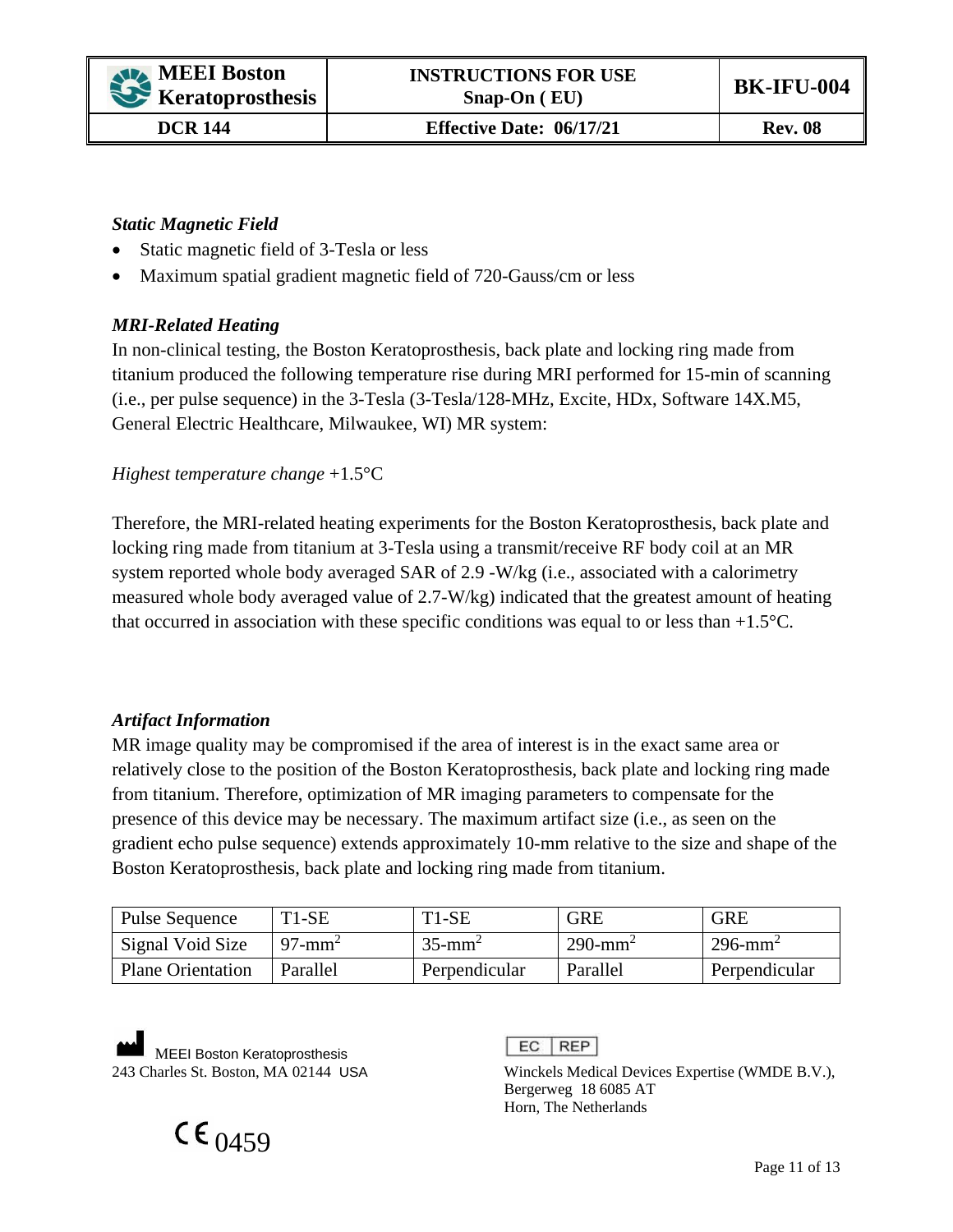| <b>ALA MEEI Boston</b><br>Keratoprosthesis | <b>INSTRUCTIONS FOR USE</b><br>$S$ nap-On $(EU)$ | <b>BK-IFU-004</b> |
|--------------------------------------------|--------------------------------------------------|-------------------|
| <b>DCR 144</b>                             | <b>Effective Date: 06/17/21</b>                  | <b>Rev. 08</b>    |

This information is based on the latest information from the Food and Drug Administration and the American Society for Testing and Materials (ASTM) International, Designation: F2503-08. Standard Practice for Marking Medical Devices and Other Items for Safety in the Magnetic Resonance Environment.

The Boston Keratoprosthesis is included in the Reference Manual for Magnetic Resonance Safety, Implants, and Devices: 2013 Edition (page 603), Frank G. Shellock, Ph.D., Biomedical Research Publishing Group (Los Angeles, CA (2013)

m MEEI Boston Keratoprosthesis<br>243 Charles St. Boston, MA 02144 USA

 $CE_{0459}$